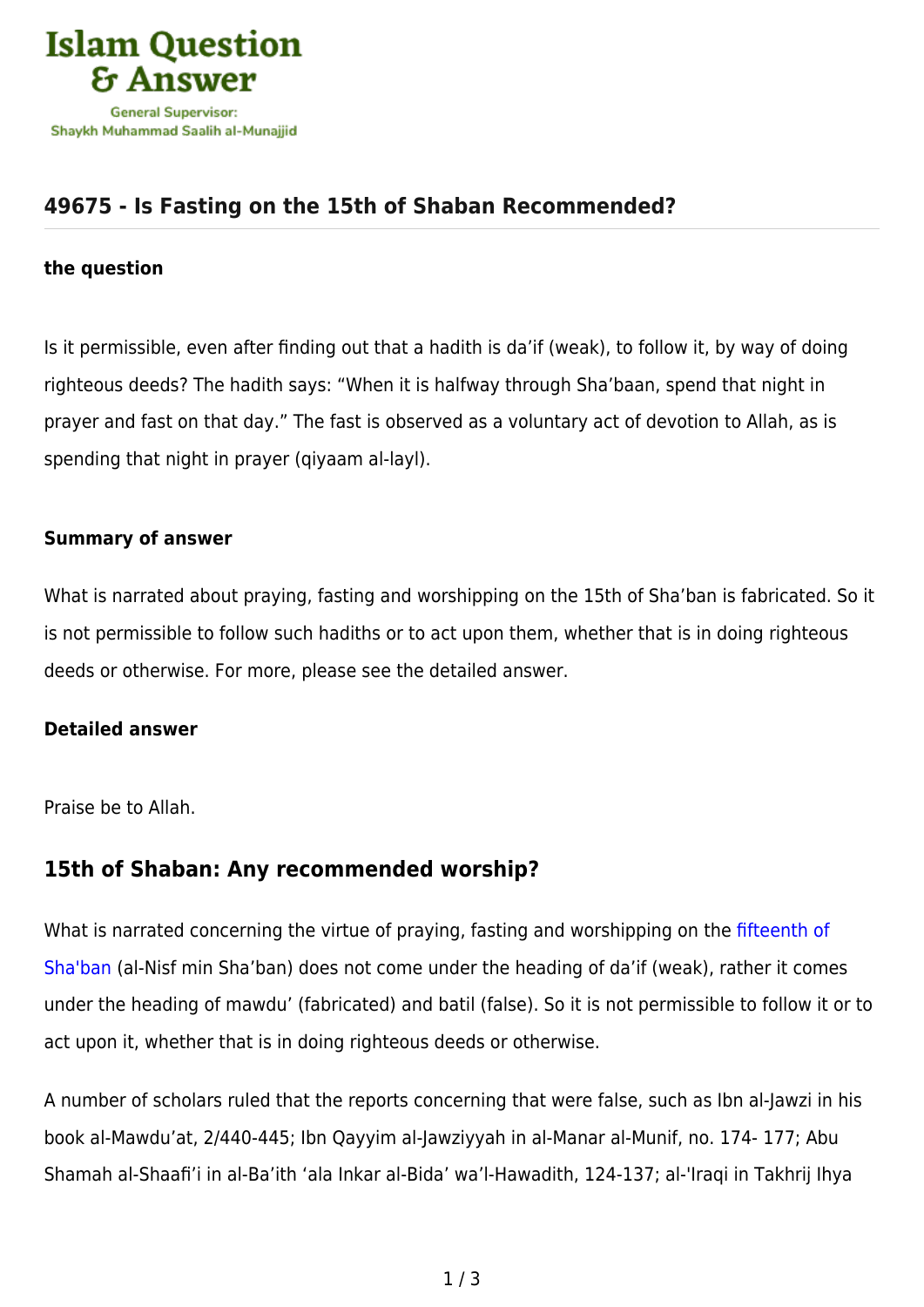

'Uloom il-Din, no. 582. Shaykh al-Islam [Ibn Taymiyah] narrated that there was consensus on the fact that they are false, in Majmu' al-Fatawa, 28/138.

Shaykh Ibn Baz (may Allah have mercy on him) said in Hukm al-Ihtifal bi Laylat al-Nisf min Sha'ban ([Ruling on celebrating the fifteenth of Sha'ban](https://islamqa.info/en/articles/66/ruling-on-celebrating-the-middle-of-shabaan)):

"[Celebrating the night of the fifteenth of Sha'ban](https://islamqa.info/en/answers/154183) (Laylat al-Nisf min Sha'ban) by praying etc, or singling out this day for fasting, is a reprehensible bid'ah (innovation) according to the majority of scholars, and there is no basis for this in Shari'ah."

And he (may Allah have mercy on him) said:

"There is no sahih hadith concerning the [night of the fifteenth of Sha'ban](https://islamqa.info/en/answers/49678) (Laylat al-Nisf min Sha'ban). All the ahadith that have been narrated concerning that are mawdu' (fabricated) and da'if (weak), and have no basis. There is nothing special about this night, and no recitation of Quran or prayer, whether alone or in congregation, is specified for this night. What some of the scholars have said about it being special is a weak opinion. It is not permissible to single it out for any special actions. This is the correct view. And Allah is the Source of strength." (Fatawa Islamiyyah, 4/511)

## **Can Muslims act upon weak hadiths about good deeds?**

Even if we assume that the hadith is da'if (weak) and not mawdu' (fabricated), the correct scholarly view is that [weak ahadith should not be followed at all, even if they speak of righteous](https://islamqa.info/en/answers/44877) [deeds](https://islamqa.info/en/answers/44877) or of targhib and tarhib (promises and warnings). The sahih reports are sufficient and the Muslim has no need to follow the da'if reports. Nothing is known in Islam to suggest that this night or day is special, either from the Prophet (peace and blessings of Allah be upon him) or from his Companions.

The scholar Ahmad Shakir said: "There is no difference between rulings or righteous deeds; we do